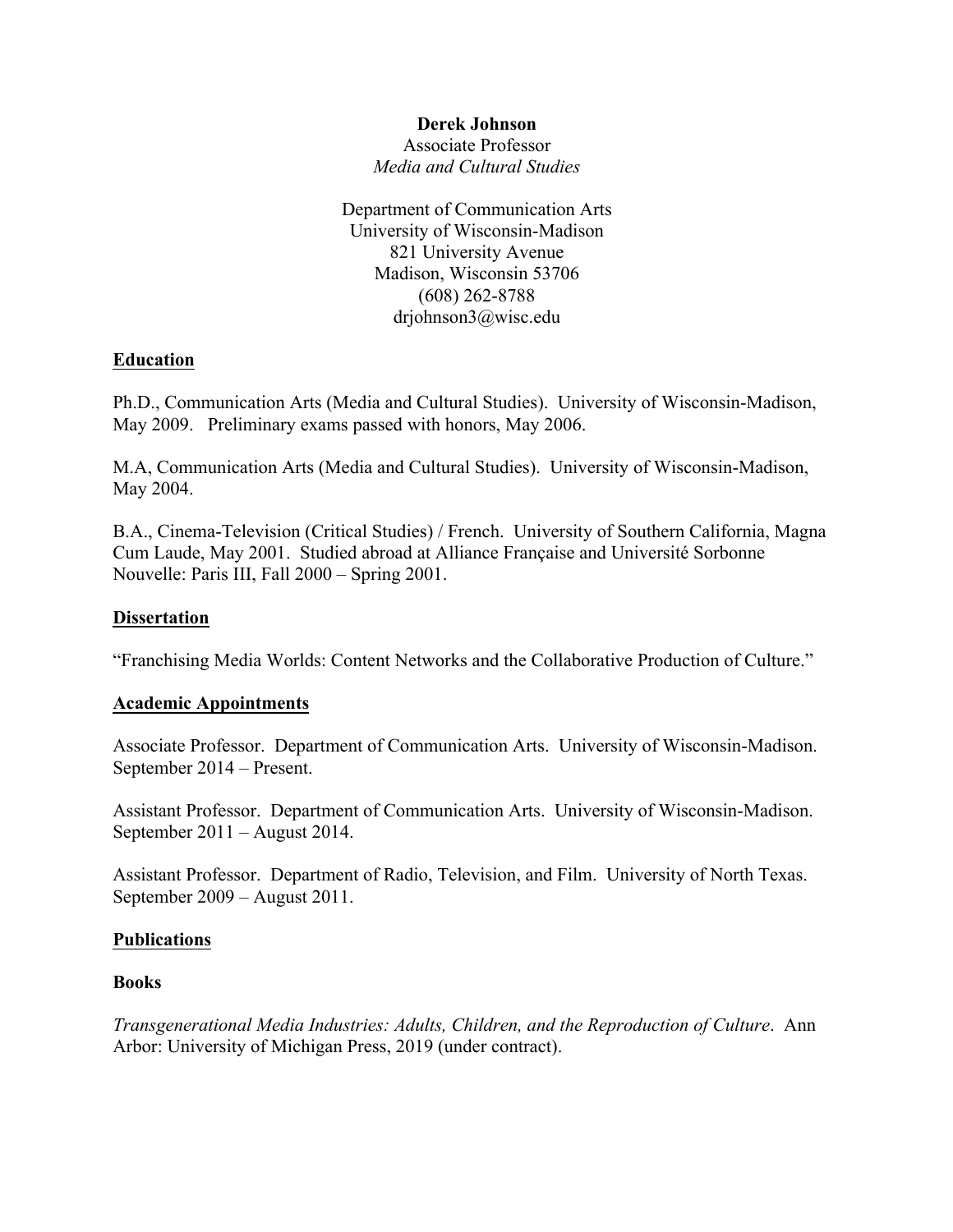*Point of Sale: Analyzing Media Retail* (co-editor with Daniel Herbert). New Brunswick: Rutgers University Press, 2019 (under contract).

*TV Goes to the Movies* (co-author with Jonathan Gray). New York: Routledge, 2020 (under contract).

*From Networks to Netflix: A Guide to Changing Channels* (editor). New York: Routledge, 2018.

*Making Media Work: Cultures of Management in the Media Industries* (co-editor with Derek Kompare and Avi Santo). New York: New York University Press, 2014.

*Media Franchising: Creative License and Collaboration in the Culture Industries*. New York: New York University Press, 2013.

*A Companion to Media Authorship* (co-editor with Jonathan Gray). Malden: Wiley-Blackwell Press, 2013.

# **Journal Articles**

"The Reluctant Retailer: Amazon Studios and the Non-Merchandising of Children's Television" (forthcoming). *Film Criticism*, November 2018.

"From the Ruins: Neomasculinity, Media Franchising, and Struggles Over Industrial Reproduction of Culture." *Communication, Culture, & Critique* 11.1 (2018): 85-99.

"Activating Activism: Facebook Trending Topics, Media Franchises, and Industry Disruption." *Critical Studies in Media Communication* 34.2 (2017): 148-157.

"'May the Force be with Katie': Pink Media Franchising and the Post-Feminist Politics of *HerUniverse*." *Feminist Media Studies* 14.6 (2014): 895-911.

"Figuring Identity: Media Licensing and the Racialization of LEGO Bodies." *International Journal of Cultural Studies* 17.4 (2014): 307-325.

"Cinematic Destiny: Marvel Studios and the Trade Stories of Industrial Convergence." *Cinema Journal* 52.1 (2012): 1-24.

"Devaluing and Revaluing Seriality: The Gendered Discourses of Media Franchising." *Media, Culture, & Society* 33.7 (2011): 1077-1094.

"StarCraft Fan Craft: Game Mods, Ownership, and Totally Incomplete Conversions." *The Velvet Light Trap: A Critical Journal of Film and Television* 64 (2009): 50-63.

"A Knight of the Realm vs. the Master of Magnetism: Sexuality, Stardom, and Character Branding." *Popular Communication: The International Journal of Media and Culture* 6.4 (2008): 214-230.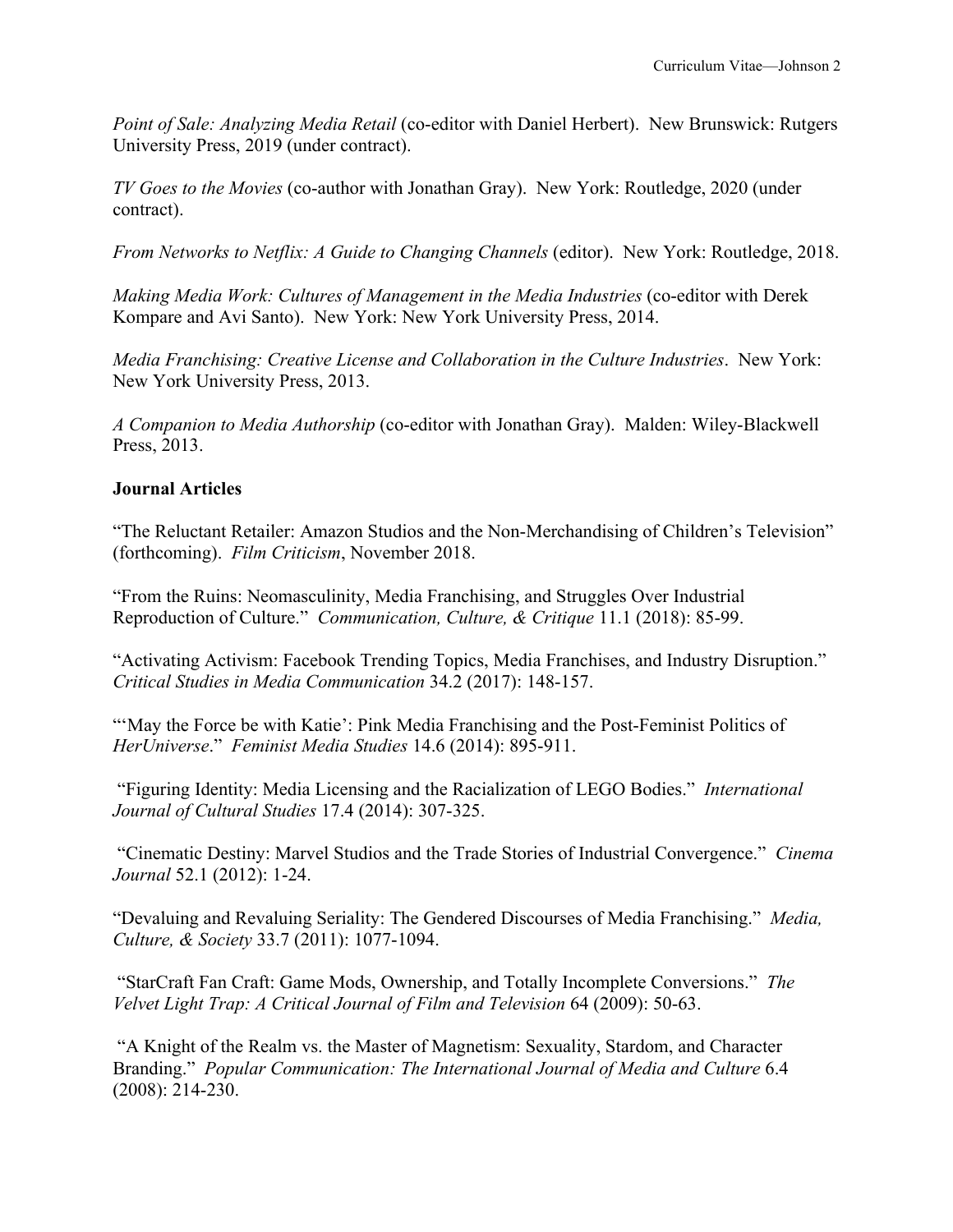"Inviting Audiences In: The Spatial Reorganization of Production and Consumption in 'TVIII'." *New Review of Film and Television Studies* 5.1 (2007): 61-80.

# **Edited Chapters**

"Reimagining the Culture Industries." *Reimagining Communication*, ed. Michael Filimowicz. New York: Routledge, 2020 (forthcoming).

"Beyond Distribution: The Need for Media Retail Studies" (co-author with Dan Herbert). *Circulating Media: Distribution in the Digital Age*, eds. Paul McDonald, Tim Havens, and Courtney Brannon Donoghue. New York: New York University Press, 2020 (forthcoming).

"Research Across Media Industries." *Writing About Screen Media*, ed. Lisa Patti. New York: Routledge, 2019 (forthcoming).

"Foreword." *Horror Film Franchises*, eds. William Proctor and Mark McKenna. Edinburgh: Edinburgh University Press, 2019 (forthcoming).

"Foreword." *The Franchise Era: Managing Media in the Digital Economy*, eds. Jim Fleury, Steve Mamber, and Bryan Hartzheim. Edinburgh: Edinburgh University Press, 2019 (forthcoming).

"Introduction" (with Daniel Herbert). *Point of Sale: Analyzing Media Retail*, eds. Daniel Herbert and Derek Johnson. New Brunswick: Rutgers University Press, 2019 (forthcoming).

"Retail Wizardry: Constructing Media Fantasies from the Point of Sale." *Point of Sale: Analyzing Media Retail*, eds. Daniel Herbert and Derek Johnson. New Brunswick: Rutgers University Press, 2019 (forthcoming).

"*The Toy Box*: Transgenerational Branding." *How to Watch More TV*, eds. Jason Mittell and Ethan Thompson. New York: New York University Press, 2019 (forthcoming).

"Spin-offs, Crossovers, and World-building 'Energies." *Reading Contemporary Serial Television Universes: A Narrative Ecosystem Framework*, eds. Paola Brembilla and Ilaria A. De Pascalis. New York: Routledge, 2018 (forthcoming). 74-92.

"*LEGO Dimensions*: Licensing." *How to Play Video Games*, eds. Matt Payne and Nina Huntemann. New York: New York University Press, 2018 (forthcoming).

"Continuity Databases: Complicating the Role of Video Games in Transmedia Storytelling Networks." *Erzählformen im Computerspiel. Zur Medienmorphologie digitaler Spiele* (*Narrative Forms in Video Games*), ed. Jürgen Sorg. Berlin: Auflage, 2018 (forthcoming).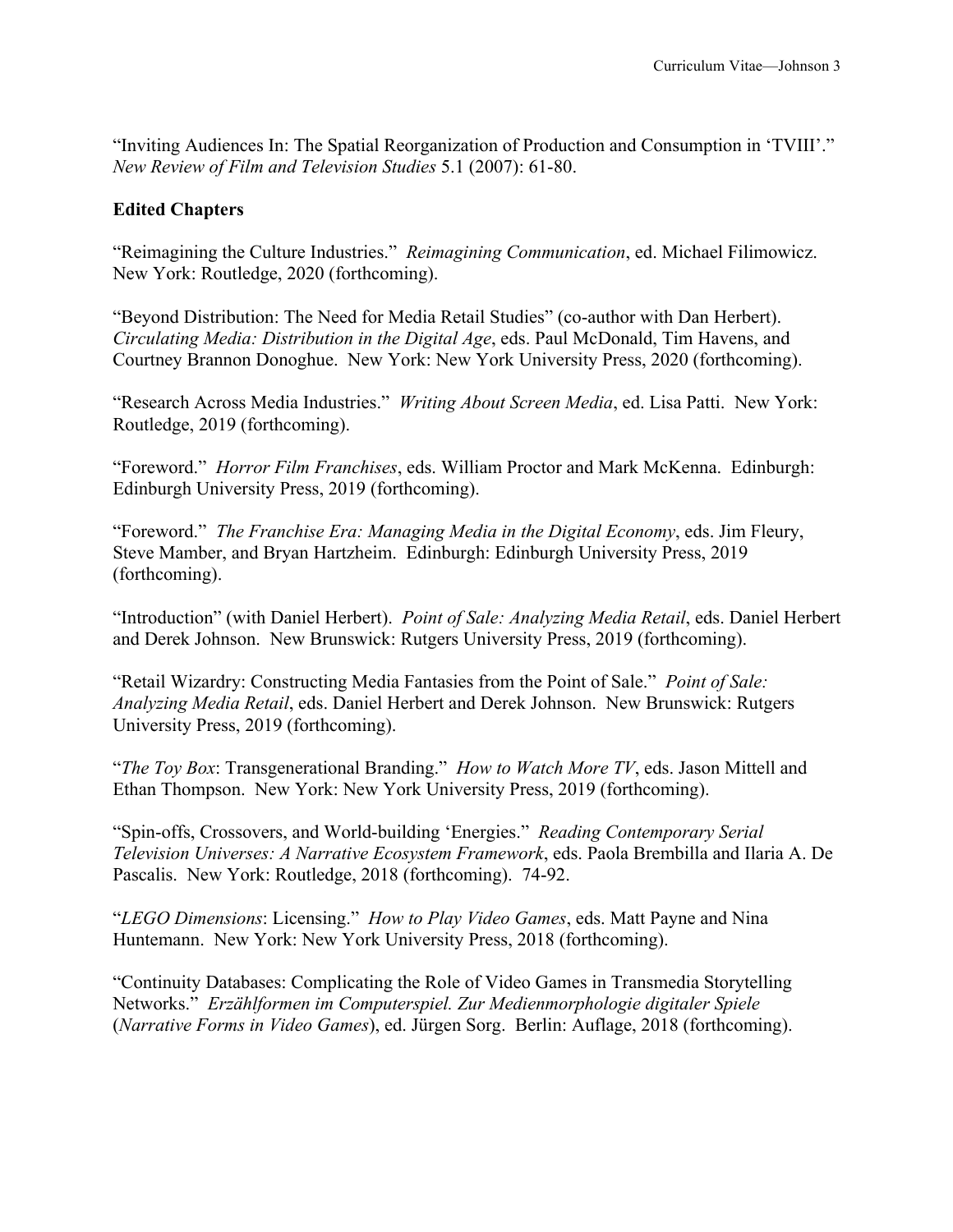"Spin-offs, Crossovers, and World-building 'Energies." *Reading Contemporary Serial Television Universes: A Narrative Ecosystem Framework*, eds. Paola Brembilla and Ilaria A. De Pascalis. New York: Routledge, 2018 (forthcoming). 74-92.

"Fantagonism, Franchising, and Industry Management of Fan Privilege." *The Routledge Companion to Media Fandom*, eds. Suzanne Scott and Melissa Click. New York: Routledge, 2018. 395-405.

"Introduction – Pop: Television Guides and Recommendations in a Changing Channel Landscape." *From Networks to Netflix: A Guide to Changing Channels*, ed. Derek Johnson. New York: Routledge, 2018. 3-22.

"CBS All Access: To Boldly Franchise Where No One Has Subscribed Before." *From Networks to Netflix: A Guide to Changing Channels*, ed. Derek Johnson. New York: Routledge, 2018. 395- 407.

"A&E: From Art to Vice in the Managed Channel Portfolio" (co-author with David Craig). *From Networks to Netflix: A Guide to Changing Channels*, ed. Derek Johnson. New York: Routledge, 2018. 157-166.

"Production." *Keywords in Media and Cultural Studies*, eds. Jonathan Gray and Laurie Ouellette. New York: New York University Press, 2017. 149-153.

"'Share Your Universe': Generation, Gender, and the Future of Marvel Publishing." *Make Ours Marvel: Media Convergence and a Comics Universe,* ed. Matt Yockey. Austin: University of Texas Press, 2017. 138-163.

"Battleworlds: The Management of Multiplicity in the Media Industries." *World Building: Transmedia, Fans, Industries*, eds. Marta Boni, Martin Lefebvre, and Marc Steinberg. Amsterdam: Amsterdam University Press, 2017. 129-142.

"How Comic Books Travel: Brick-and-Mortar Stores, Digital Networks, and Global Flows." *Locating Emerging Media*, eds. Ben Aslinger and Germaine Halegoua. New York: Routledge, 2015. 106-122.

"Chicks with Bricks: Building Creative Identities Across Industrial Design Cultures and Gendered Construction Play." *LEGO Studies: Examining the Building Blocks of a Transmedial Phenomenon*, ed. Mark Wolf. New York: Routledge, 2014. 81-104.

"Introduction – Discourses, Dispositions, Tactics: Reconceiving Management in Critical Media Industry Studies" (with Derek Kompare and Avi Santo). *Suiting Up: Cultures of Management in the Media Industries*, eds. Derek Johnson, Derek Kompare, and Avi Santo, New York: New York University Press, 2014. 1-23.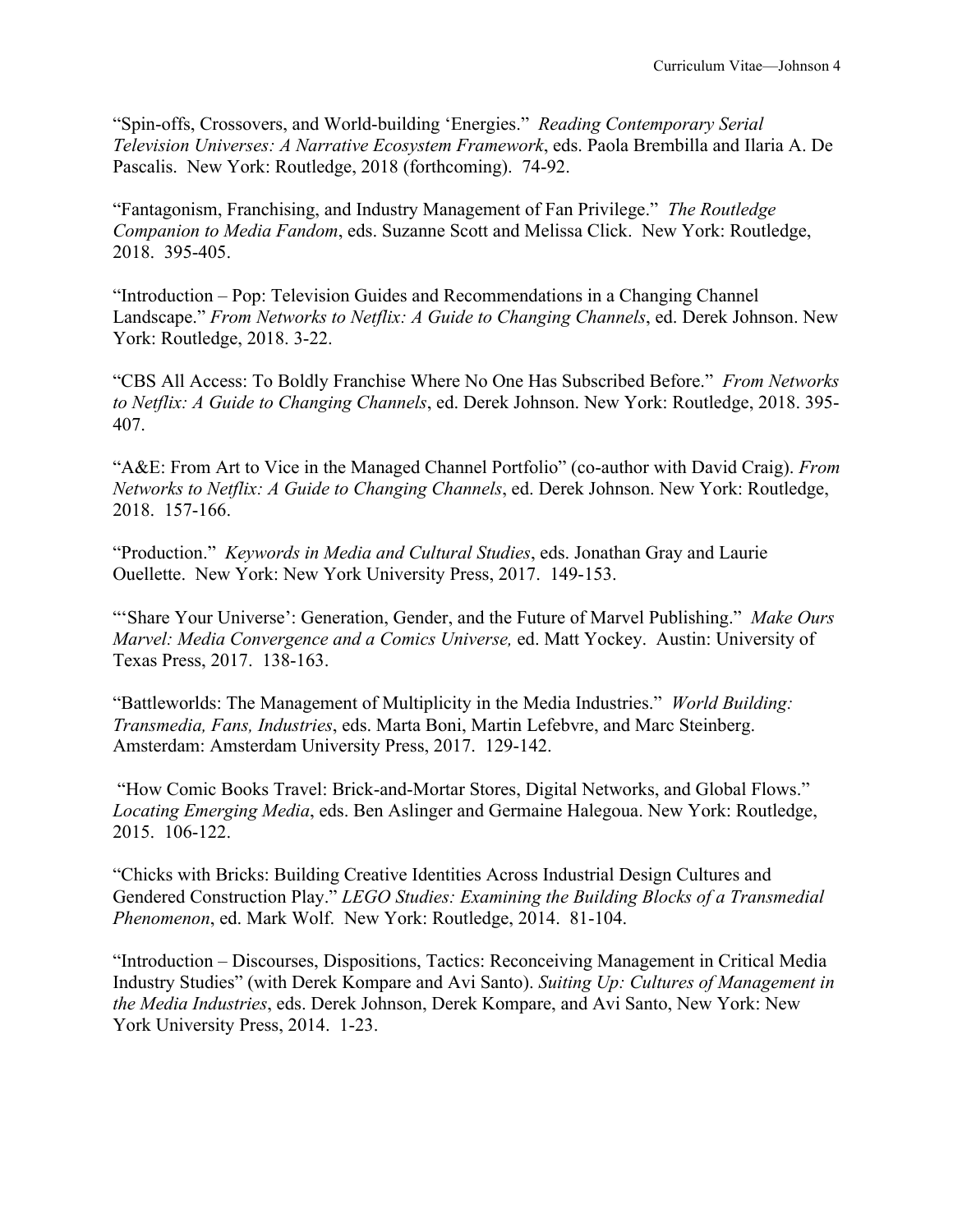"Authorship Up for Grabs: Decentralized Labor, Licensing, and the Management of Collaborative Creativity." *Wired TV: Laboring Over an Interactive Future*, ed. Denise Mann. New Brunswick: Rutgers University Press, 2014. 32-52.

"Going Backstage: Network Heritage, Industrial Identities, and Reiterated Mediation of *Saturday Night Live*'s Work Worlds." *Saturday Night Live and American Television*, eds. Ron Becker, Nick Marx, and Matt Sienkiewicz. Bloomington: Indiana University Press, 2013. 130-158.

"Participation is Magic: Collaboration, Authorial Legitimacy, and the Audience Function." *A Companion to Media Authorship*, ed. Jonathan Gray and Derek Johnson. Malden: Wiley Blackwell Press, 2013. 135-157.

"Introduction: The Problem of Media Authorship" (with Jonathan Gray). *A Companion to Media Authorship*, ed. Jonathan Gray and Derek Johnson. Malden: Wiley Blackwell Press, 2013. 1-19.

"Franchise Histories: Marvel, X-Men, and the Negotiated Process of Expansion." *Convergence Media History*, ed. Janet Staiger and Sabine Hake. London: Routledge, 2009. 14-23.

"The Fictional Institutions of Lost: World Building, Reality, and the Economic Possibilities of Narrative Divergence." *Reading* Lost*: Perspectives on a Hit Television Show, ed. Roberta Pearson*. London: I.B. Tauris, 2008. 29-52.

"Will the Real Wolverine Please Stand Up? Marvel's Mutation from Monthlies to Movies." *Film and Comic Books*, eds. Ian Gordon, Mark Jancovich, and Matthew McAllister. Jackson: University Press of Mississippi, 2007. 64-85.

"Fan-tagonism: Factions, Institutions, and Constitutive Hegemonies of Fandom." *Fandom: Identities and Communities in Mediated Culture*, eds. Jonathan Gray, C. Lee Harrington, and Cornel Sandvoss. New York: New York University Press, 2007. 285-300. Reprinted in *Fandom: Identities and Communities in Mediated Culture*, Second Edition, eds. Jonathan Gray, C. Lee Harrington, and Cornel Sandvoss. New York: New York University Press, 2017. 369- 386.

"Spin-offs, Crossovers, and Narrative Theory: Linking Television Series through World-Building 'Energies'." *Comparative Research on Television Drama: Between China and America*, ed. Ying Zhu. Shanghai: Shanghai Joint Publishing Company, 2005. 275-314.

# **Interviews, White Papers, and Selected Short Essays**

"Party Like It's 1999: Another Wave of Network Nostalgia." *Flow* 21(6), April 21, 2015 (http://flowtv.org/2015/04/party-like-it%E2%80%99s-1999/).

"Stasis, Change, and Televisual Comic Book Film Franchising." *Flow* 21(4), March 1, 2015 (http://flowtv.org/2015/03/stasis-change-and-televisual-comic-book-film-franchising/).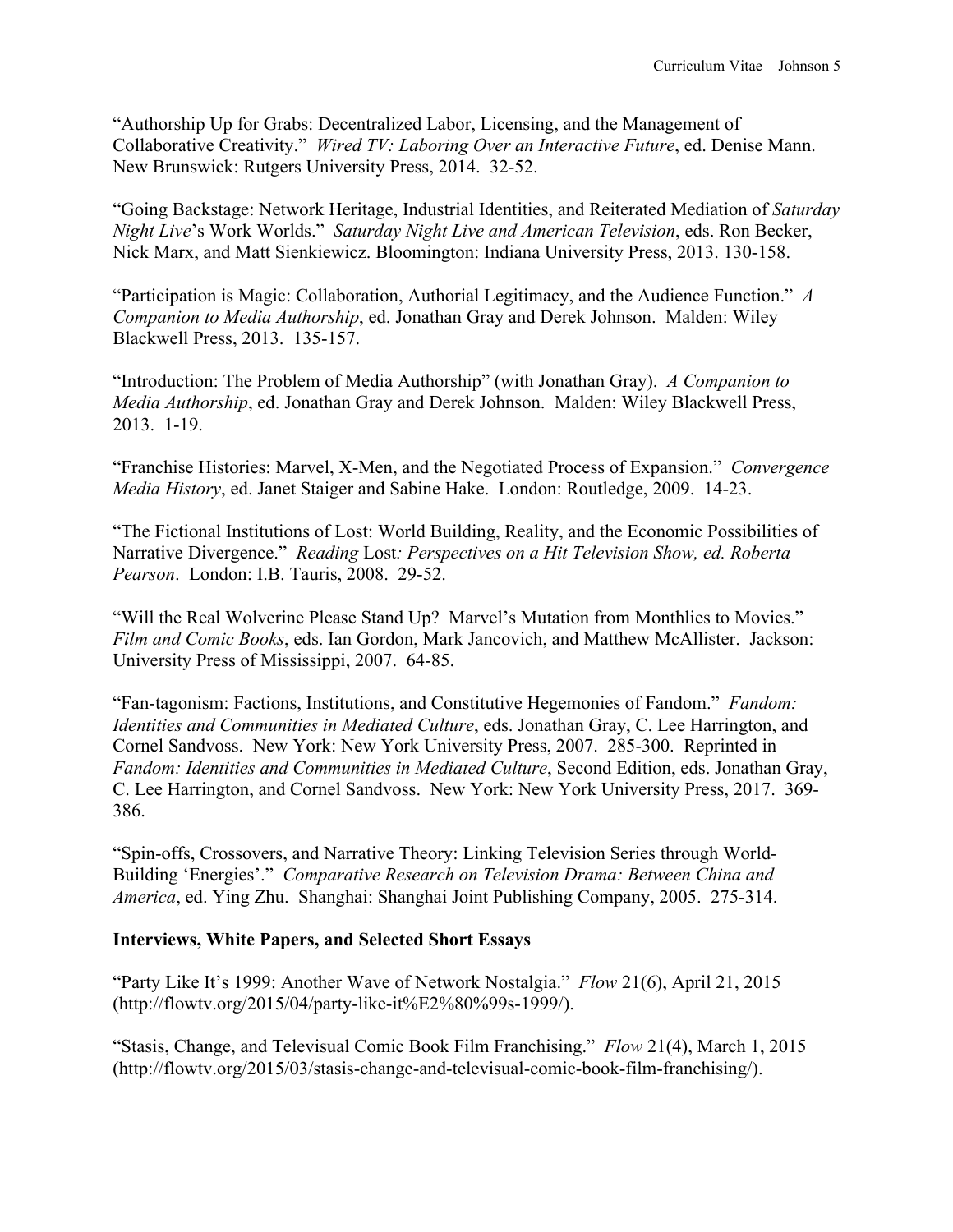"Calling 'Action' in the GoldieBlox Franchise." *Flow* 21(2), November 26, 2014 (http://flowtv.org/2014/11/calling-action-goldieblox-franchis/)

"Understanding Media Industries from All Perspectives." *Industrial Approaches to Media*, University of Nottingham, 2014 (http://www.nottingham.ac.uk/research/groups/isir/projects/industrial-approaches-tomedia/derek-johnson.aspx).

"After the Industry Turn: Can Production Studies Make an Audience Turn." *Creative Industries Journal* 7.1 (2014): 50-53.

"Rethinking the 'Value' of Entertainment Franchises: An Interview with Derek Johnson." *Confessions of an Aca-Fan: The Official Weblog of Henry Jenkins*, 2014. (http://henryjenkins.org/2014/01/rethinking-the-value-of-entertainment-franchises-an-interviewwith-derek-johnson-part-one.html)

"Scoring Authorship: An Interview with Bear McCreary." *A Companion to Media Authorship*, eds. Jonathan Gray and Derek Johnson. Malden: Wiley-Blackwell Press, 2013. 391-402.

"We Never Do Anything Alone: An Interview with Kathleen Fitzpatrick" (with Jonathan Gray). *A Companion to Media Authorship*, eds. Jonathan Gray and Derek Johnson. Malden: Wiley-Blackwell Press, 2013. 544-550.

"A History of Transmedia Entertainment." Web companion to *Spreadable Media: Creating Value in a Networked Culture*, eds. Henry Jenkins, Sam Ford, and Joshua Green. New York: New York University Press, 2013. (http://spreadablemedia.org/essays/johnson/#.UPlGZhvY3Y)

"Neo-Liberal Politics, Convergence, and the Do-It-Yourself Security of *24.*" *Cinema Journal*  51.1 (2011). 149-154.

"Learning to Share: The Relational Logics of Media Franchising." White paper for MIT Convergence Culture Consortium, 2010.

"Transformers." White paper for Microsoft Entertainment Platforms, 2010.

"Fantasy, Labor, and the Dunder Mifflin Paper Company: Working for *The Office.*" *In Media Res: A Media Commons Project*, 2009.

(http://mediacommons.futureofthebook.org/imr/2009/04/29/fantasy-labor-and-dunder-mifflinpaper-company-working-office)

"The Legend of G.I. Joe…New from Marvel Comics': The Toy as Comic Book on Television." *In Media Res: A Media Commons Project*, 2008.

(http://mediacommons.futureofthebook.org/imr/2008/05/08/legend-gi-joe-new-marvel-comicstoy-comic-book-television)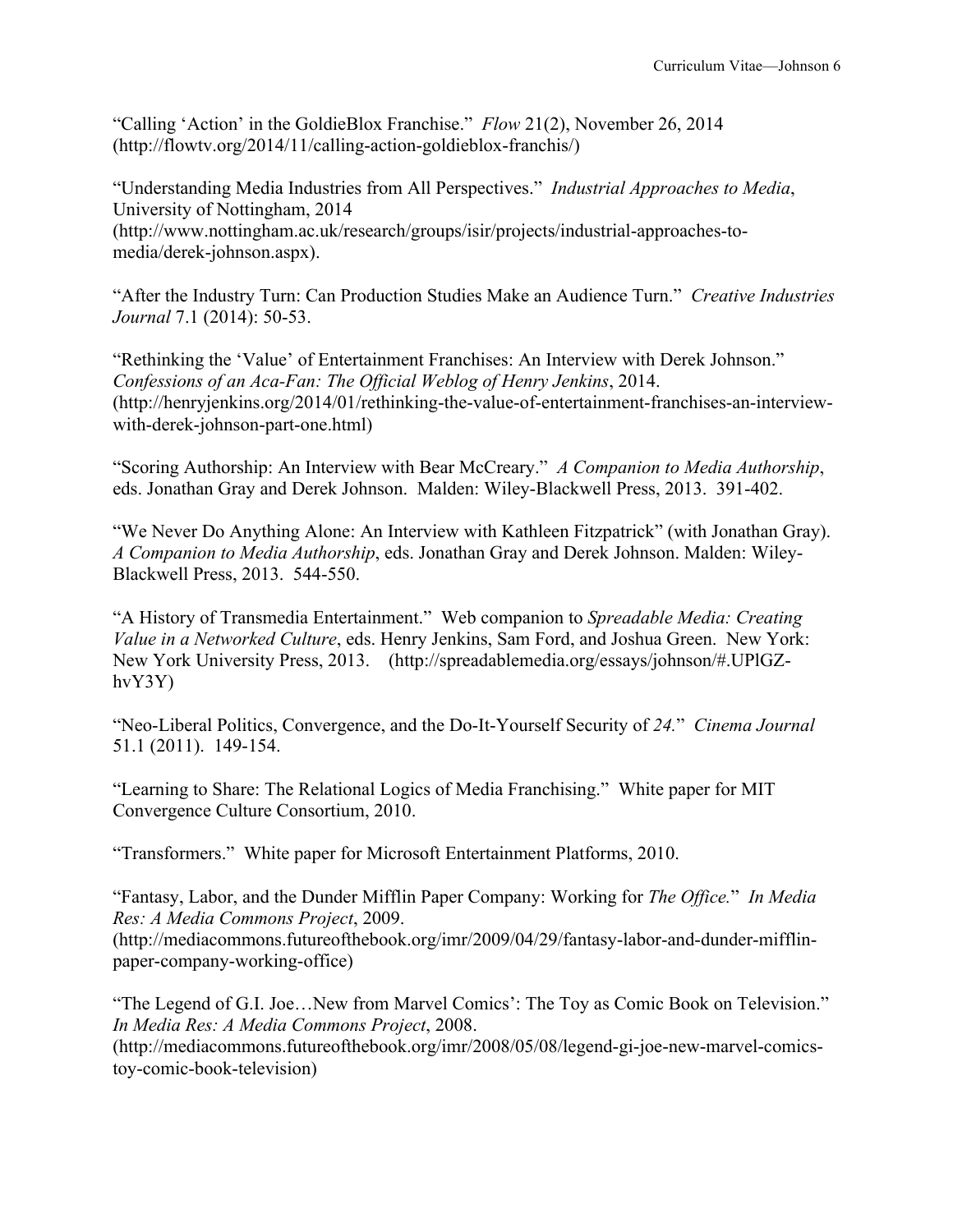"The Essential Recap: Memory, Amnesia, and Anticipation in Serial Television." *In Media Res: A Media Commons Project*, 2008.

(http://mediacommons.futureofthebook.org/imr/2007/09/20/the-essential-recap-memoryamnesia-and-anticipation-in-serial-television)

"Gender and Fan Culture: Round Thirteen" (with Anne Kustritz) *Confessions of an Acafan: The Official Weblog of Henry Jenkins*, 2007. (http://henryjenkins.org/2007/08/gender\_and\_fan\_culture\_round\_t\_2.html).

"*Star Wars* Fans, DVD, and Cultural Ownership: An Interview with Will Brooker." *The Velvet Light Trap: A Critical Journal of Film and Television* 56 (2005). 36-44.

# **Invited Lectures and Scholarly Presentations**

"Competitors at Home, Collaborators Abroad: The International Strategies of US Broadcast Channels and Streaming Services." Presentation at Screen Industries in East-Central Europe: Online Distribution and Internet TV Conference. Prague, Czech Republic. May 23, 2018.

"Co-Viewing the Future: Transgenerational Marketing in Post-Network Television." Department of English and Media Studies, Bentley University, Waltham, Massachusetts. April 12, 2018.

"#FranchiseActivism: Intervening in the Future of Creative Industries." Keynote at Annual Conference on Digital Media Studies, Beijing Normal University, China. August 25, 2016.

"Social Justice Reboot: What's at Stake in #FranchiseActivism." Summer Workshop Conference, Yunnan University, Kunming, China. June 23, 2016.

"Producers and Parental Identities in Kids' Media Industries." Summer Workshop Conference, Yunnan University, Kunming, China. June 23, 2016.

"'From Big Kids to Veteran Moms": How Adults Claim Childhood Knowledges and Identities in Media Industry Rituals." Keynote at Conference on Children's Products and Media: From Design to Circulation, CoCirPE Project, Université Paris 13, May 17, 2016.

"Fixing the Franchise: Strategies and Challenges of Collaboration." GEMInIS Conference Workshop, Federal University of São Carlos, Brazil. May 15, 2014.

"Meu Herói? As Franquias de Mídia e a Negociação do Compartilhamento do Mundo Ficcional da Marvel." GEMINiS Conference Keynote, Federal University of São Carlos, Brazil. May 14, 2014.

"My Hero? The Practices and Politics of Sharing Worlds in Marvel's Media Franchises." Humanities Collective, University of California, Irvine. May 1, 2014.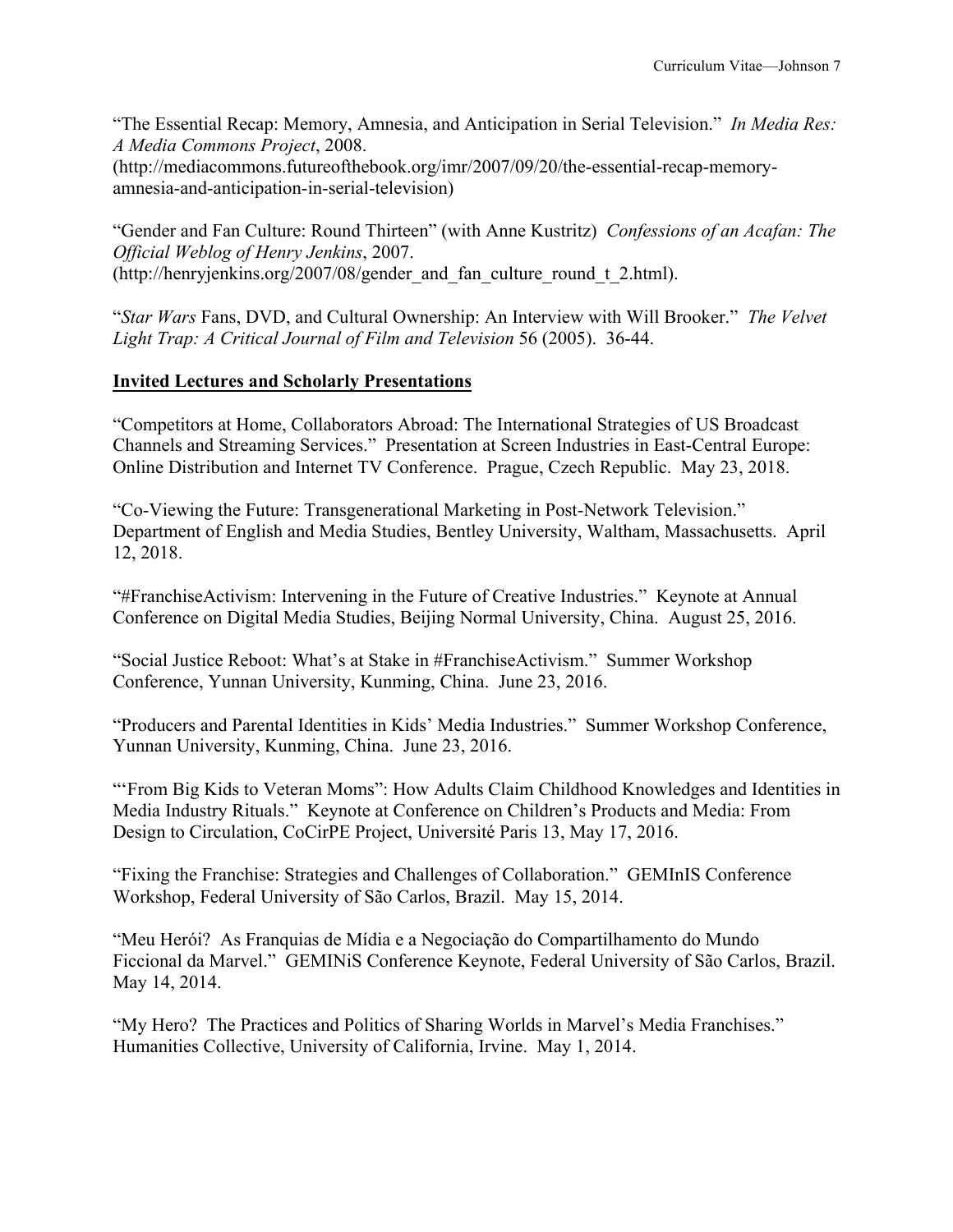"At the Kids' Table: Children's Media Industries, Production Hierarchies, and the Audience Function." Becker Memorial Conference. University of Iowa. Iowa City, Iowa. March 1, 2014.

"Sharing the Superhero: Media Franchising, Industrial Cultures, and the Marvel Entertainment Empire." Arizona State University, Program in Film and Media Studies. Tempe, Arizona. April 18, 2013.

"Working with a Bad Reputation: Production Culture and the Illegitimacy of Licensed Games." Games+Learning+Society Conference. Madison, Wisconsin. June 15, 2010.

# **Refereed Conference Presentations**

"Generating the Future: Co-Viewing in Kids' Television Industries." International Communication Association Conference. Prague, Czech Republic. May 26, 2018.

"The Magic of Retail: Constructing Media Fantasies at the Point of Sale." Media Industries: Current Debates and Future Directions. London, England. April 19, 2018.

"Fantasies of the Factory: Media Industries and the Labor of Tourism." Society for Cinema and Media Studies Conference. Toronto, Ontario. March 14, 2018.

"Share Your Universe: Gender, Generation, and the Future of Marvel Publishing." San Diego Comic-Con International – Comic Arts Conference. San Diego, California. July 22, 2017.

"Point of Sale: Emphasizing Retail in Critical Media Industry Studies." Distribution Matters: Media Circulation in Civic Life and Popular Culture. San Diego, California. May 25, 2017.

"Playing All Sides: Media Franchising and the Management of Fantagonism." International Communication Association Conference. San Diego, California. May 26, 2017.

"Merchandising, Multiplicity, and Management in Media Franchising." Society for Cinema and Media Studies Conference. Chicago, Illinois. March 25, 2017.

"Managing Mad Men: What's at Stake in #FranchiseActivism and the Social Justice Reboot." Console-ing Passions: International Conference on Television, Audio, Video, New Media and Feminism. South Bend, Indiana. June 18, 2016

"'Share Your Universe': Gender, Generation, and the Future of Marvel Comics Publishing." International Communication Association Conference. San Juan, Puerto Rico. May 23, 2015.

"Creating Retail: Amazon Studios and the Open Submission Production of Children's Television." International Communication Association Conference. San Juan, Puerto Rico. May 22, 2015.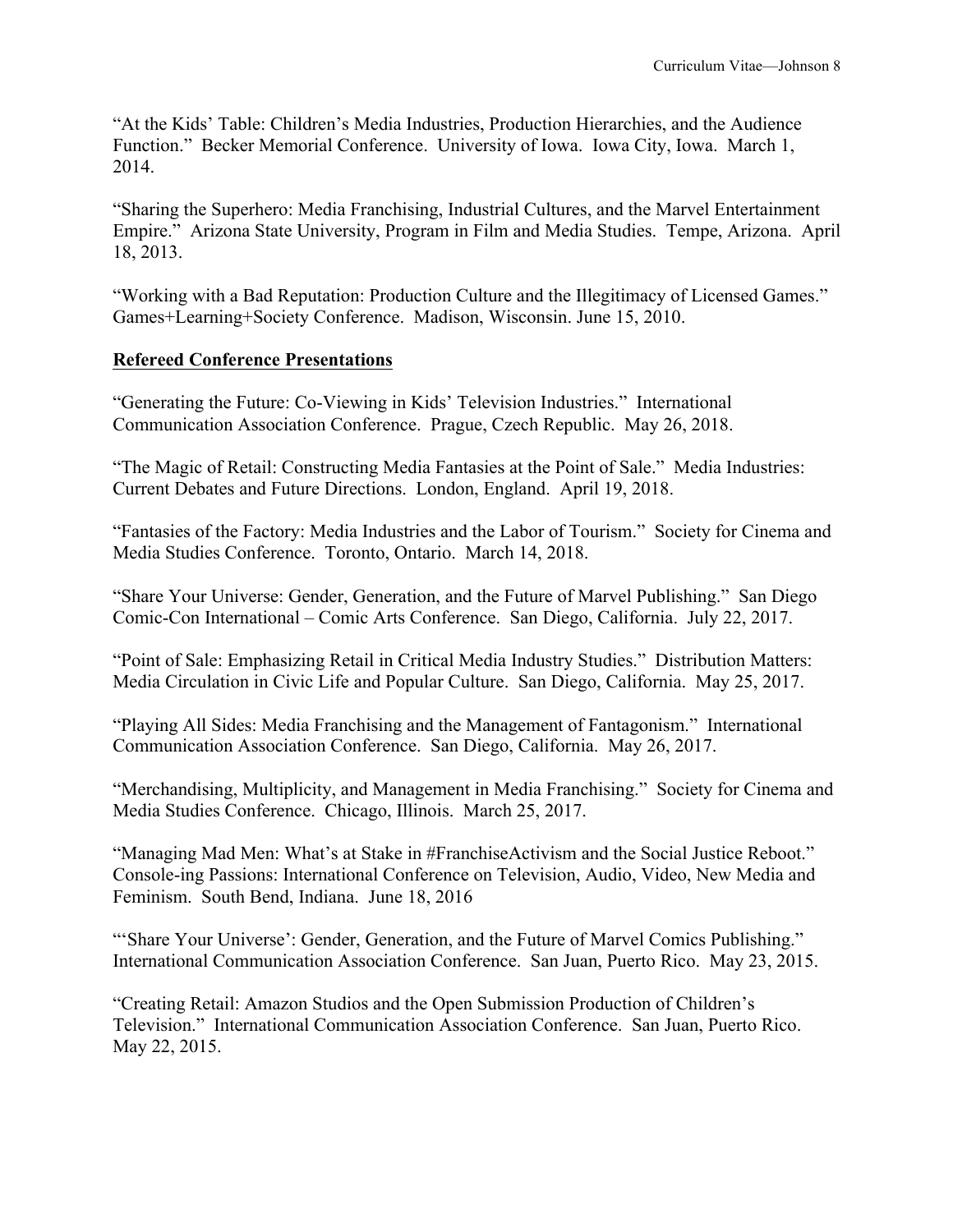"Building a 'Creative Galaxy': Amazon Studios and the New Cultural Economy of Kids' Television Production." Society for Cinema and Media Studies Conference. Montreal, Canada. March 25, 2015.

"The Audience Turn? Toward a More Integrated Production Studies." Society for Cinema and Media Studies Conference. Seattle, Washington. March 21, 2014.

"Franchise Fans as Disney Princesses: Ashley Eckstein, *HerUniverse*, and Industrial Identities of Digital Entrepreneurship." Console-ing Passions: International Conference on Television, Audio, Video, New Media and Feminism. Leicester, England. June 23, 2013.

"'May the Force Be With Katie': Pink Media Franchising and the Post-Feminist Politics of *HerUniverse.*" International Communication Association Conference. London, England. June 21, 2013.

"Long Distance Game Licensing: The Negotiation of Place in Transnational/Transmedia Labor Networks." International Communication Association Conference. London, England. June 20, 2013.

"Legitimating Media Work: Creativity, Disavowal, and Identity in Franchise Formations." Society for Cinema and Media Studies Conference. Chicago, Illinois. March 8, 2013.

"Management of Culture and Cultures of Management." National Communication Association Conference. Orlando, Florida. November 18, 2012.

"Constructing Difference Brick by Brick: LEGO, Media Licensing, and Non-Normative Embodiment." Console-ing Passions: International Conference on Television, Audio, Video, New Media and Feminism. Boston, Massachusetts. July 21, 2012.

"What Community? The Cultural Geography of Licensed Video Game Production." International Communication Association Conference. New Orleans, Louisiana. May 26, 2012.

"Participation is Magic: Legitimacy, Production Culture, and the Ponies Meme." Society for Cinema and Media Studies Conference. Boston, Massachusetts. March 23, 2012.

"'The Force is with You, Katie': Media Franchising and the Confinement of Girls through Multiplied Production." National Communication Association Conference. New Orleans, Louisiana. November 18, 2011.

"Feminizing the Franchise: Making Room for Girls through Multiplied Production." Society for Cinema and Media Studies Conference. New Orleans, Louisiana. March 12, 2011.

"'Labors of Love': Experimentations with Licensed Creativity in the Classic Network Era." On, Archives! A Conference on Media, Theater, and History. Madison, Wisconsin. July 7, 2010.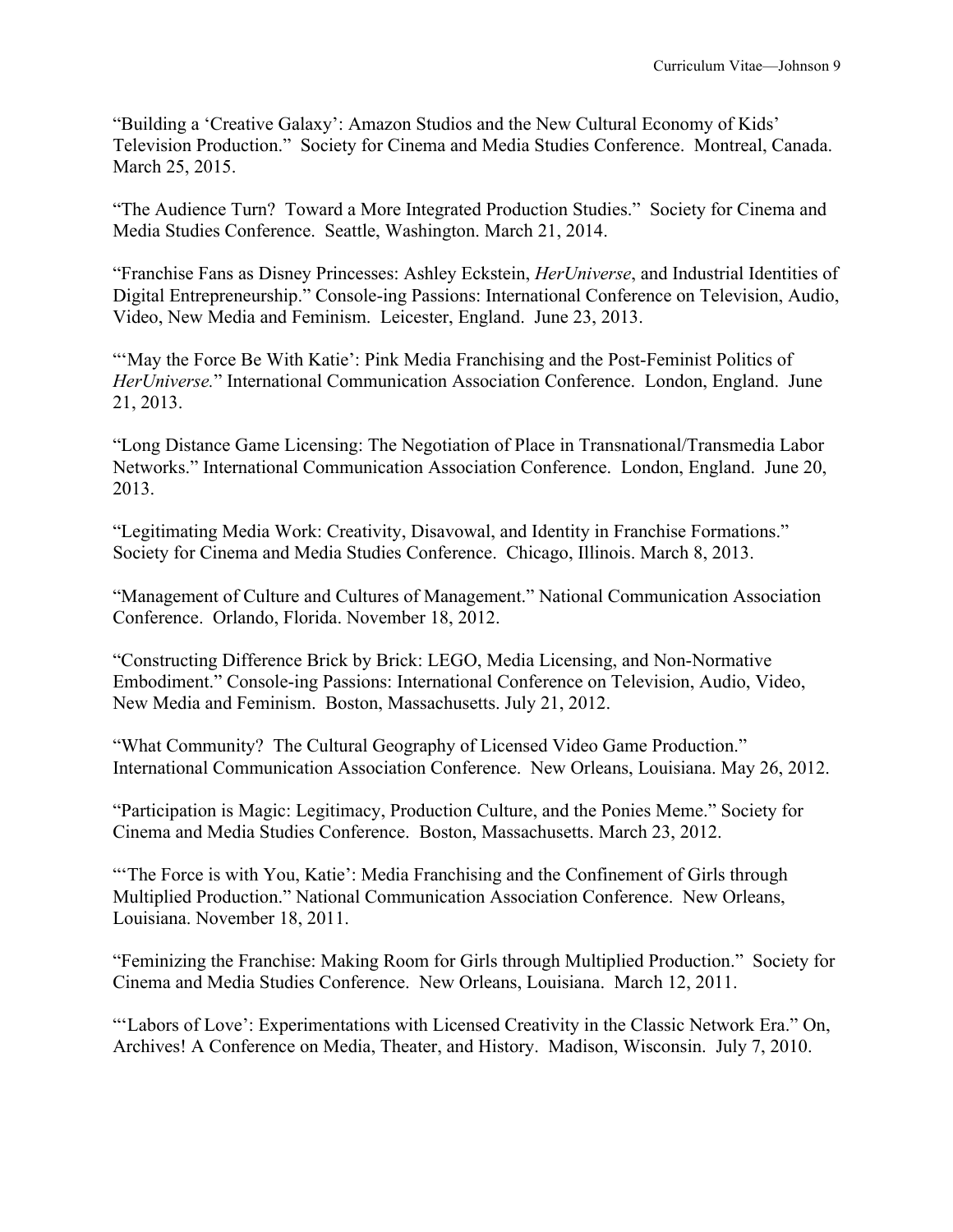"New Battlegrounds: Modding Cultural Studies." Fiske Matters: A Conference on John Fiske's Continuing Legacy for Cultural Studies. Madison, Wisconsin. 12 June 2010.

"Using Borrowed Worlds: Negotiation of Cultural Authority in Licensed MMOG Design and Play." Games+Learning+Society Conference. Madison, Wisconsin. June 11, 2010.

"Devaluing and Revaluing Seriality: The Gendered Discourses of Media Franchising." Consoleing Passions: International Conference on Television, Audio, Video, New Media and Feminism. Eugene, Oregon. April 22, 2010.

"Authorship Up for Grabs: Television Showrunners, Franchises, and the Negotiation of Networked Creativity." Society for Cinema and Media Studies Conference. Los Angeles, California. March 17, 2010.

"Licensing Brand X: Marvel Entertainment, Raven Software, and the Creative Dynamics of Intellectual Property Tenancy." Society for Cinema and Media Studies Conference. Philadelphia, Pennsylvania. March 9, 2008.

"Playing with Media Worlds: Integrating the Toy into Screen Histories." Exploring New Media Worlds: Changing Technologies, Industries, Cultures, and Audiences in Global and Historical Context. College Station, Texas. March 1, 2008.

"Historicizing Franchise Economics: Marvel, *X-Men*, and Transmedia Mutations of Industry Practice." Media Histories: What are the Issues? Austin, Texas. October 12, 2007.

"Franchises, Convergence, and History: Rethinking Transmedia Theory." Media in Transition 5: Creativity, Ownership, and Collaboration in the Digital Age. Cambridge, Massachusetts. April 27, 2007.

"Media Convergence, Narrative Divergence: "Lost" in the World of Multiplatform Network Storytelling." Society for Cinema and Media Studies Conference. Chicago, Illinois. March 10, 2007.

"Broadcasting Systems, Quality, and Cultural Categorization: Towards a Transnational Comprehension of Cult Television." Console-ing Passions: International Conference on Television, Audio, Video, New Media and Feminism. Milwaukee, Wisconsin. May 26, 2006.

"Story World, Cultural Citizenship, and the Public Sphere: Fan Navigation of Institutional Spaces in *24.*" Society for Cinema and Media Studies Conference. Vancouver, British Columbia. March 2, 2006.

"Constructing Shared Narrative Universes: Spin-Offs, Crossovers, and the Tools of Hyperdiegetic World-Building." Society for Cinema and Media Studies Conference. London, England. April 2, 2005.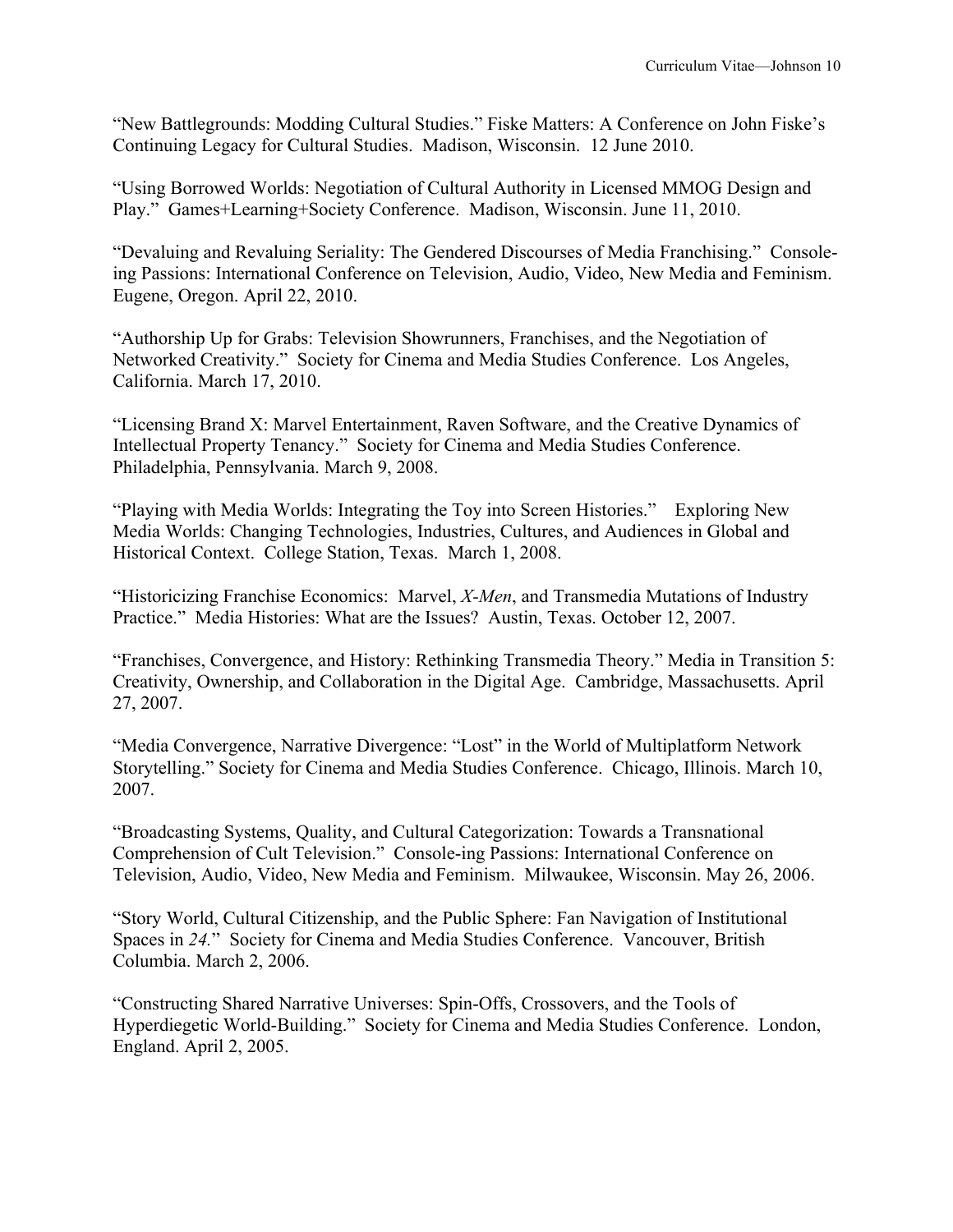"Buffy vs. The Evil Trio: Defining, Defusing, and Defeating the Fan." Console-ing Passions: International Conference on Television, Audio, Video, New Media and Feminism. New Orleans, Louisiana. June 1, 2004.

### **Roundtables and Workshops**

"The Logic of the Franchise: Managing Media Content in the Digital Economy" – Panel Respondent. Society for Cinema and Media Studies Conference. Montreal, Canada. March 27, 2015.

"Hate is a Strong Word: Disciplinarity and Distaste" (with Max Dawson, Melissa Lick, Michael Newman, Melissa Zimdars, and Amber Watts). Society for Cinema and Media Studies Conference. Boston, Massachusetts. March 24, 2012

"Designing Transmedia Worlds" (with David Brisbin, Danny Bilson, R. Eric Lieb, Laeta Kalogridis, and Louisa Stein). Transmedia, Hollywood: S/Telling the Story. Los Angeles, California. March 16, 2010.

"Managing Media Production in the Age of Convergence" (with Ben Aslinger, Micky Lee, Peter Ailunas, Brett Boessen, MJ Robinson, and Erin Hill). Flow Conference. Austin, Texas. October 1, 2010.

"Producing Transmedia Experiences: Stories in a Cross-Platform World" (with Brian Clark, Mike Monello, Victoria Jaye, Patricia Handschlegel). Futures of Entertainment. Cambridge, Massachusetts. November 20, 2009.

"Media Industries and Media Studies" (with Kyle Barnett, Derek Kompare, Brendan Kredell, Kimberly Owczarski, and Alisa Perren). Flow Conference. Austin, Texas. October 10, 2008.

"Contextualizing Current Changes" (with Henry Jenkins, Michele Hilmes, Michael Kackman, and Susan Murray). Unboxing Television. Cambridge, Massachusetts. November 18, 2007.

"Watching Television Off-Television" (with Will Brooker, Daniel Chamberlain, Jonathan Gray, Joel Greenberg, Henry Jenkins, and Jason Mittell). Flow Conference. Austin, Texas. October 27, 2006.

# **Honors, Grants, and Awards**

Vilas Mid-Career Travel Fellowship. Office of the Provost and Vice Chancellor for Academic Affairs, University of Wisconsin-Madison. November 2015.

Outstanding Young Scholar Award. International Communication Association. Popular Communication Division. January 2015.

Research Grant, Faculty Fall Research Competition. The Graduate School of the University of Wisconsin-Madison. December 2016, December 2014, December 2013, December 2012.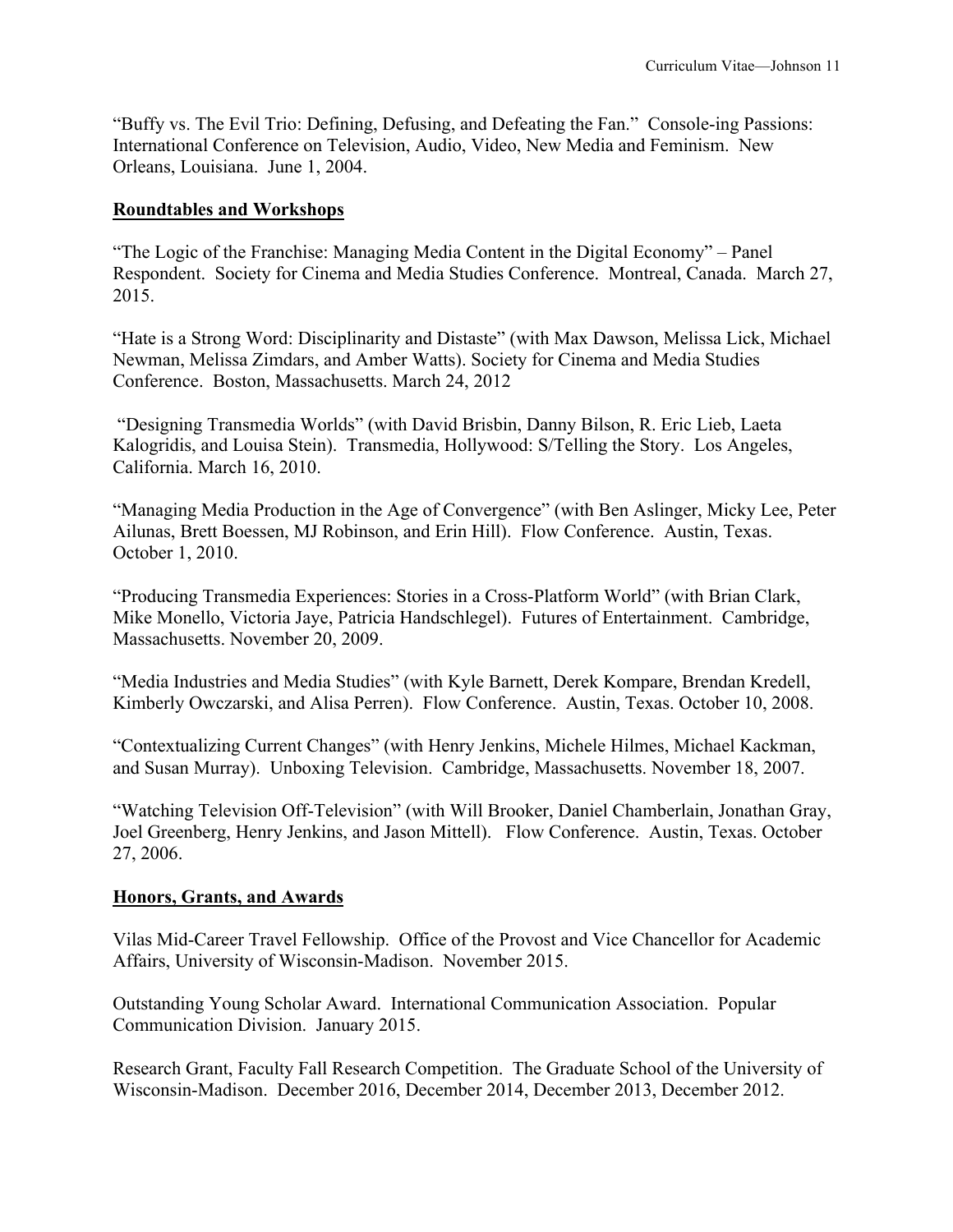Supplemental Travel Award. College of Letters & Science. The Graduate School of the University of Wisconsin-Madison. February 2012, February 2014, February 2016, February 2018.

International Travel Award. College of Letters & Science. University of Wisconsin-Madison. February 2013, February 2018.

Subvention for Books in the Humanities. The Graduate School of the University of Wisconsin-Madison. December 2011.

Faculty Fellow. Academy of Television Arts & Sciences, Los Angeles. November 2011.

Junior Faculty Summer Research Fellowship. College of Arts & Sciences. University of North Texas. February 2010.

Research Initiation Grant. College of Arts & Sciences. University of North Texas. December 2009.

# **Courses Taught**

### **Department of Communication Arts; University of Wisconsin-Madison**

CA 351: Television Industries – Fall 2011, Spring 2012, Fall 2012, Fall 2013, Spring 2014, Fall 2014, Spring 2015, Fall 2015, Spring 2016, Fall 2016, Spring 2017, Fall 2018

CA 540: Television Genres ("Superhero TV, Culture, and Power") – Fall 2016

CA 540: Television Genres ("Science Fiction") – Summer 2014

CA 547: Digital Game Cultures – Spring 2012, Spring 2014, Fall 2015, Spring 2017, Summer 2017

CA 557: Contemporary Media Industries – Fall 2014, Summer 2015

CA 613: Special Topics in Radio-Television-Film ("Franchising in the Media Industries") – Fall 2011

CA 950: Seminar in Radio-Television-Film ("Production Cultures") – Fall 2012

CA 950: Seminar in Radio-Television-Film ("Cultural Studies of Kids' Media") – Fall 2013

CA 950: Seminar in Radio-Television-Film ("Culture Industries") – Spring 2015, Fall 2018

CA 950: Seminar in Radio-Television-Film ("Applying Cultural Theory") – Spring 2016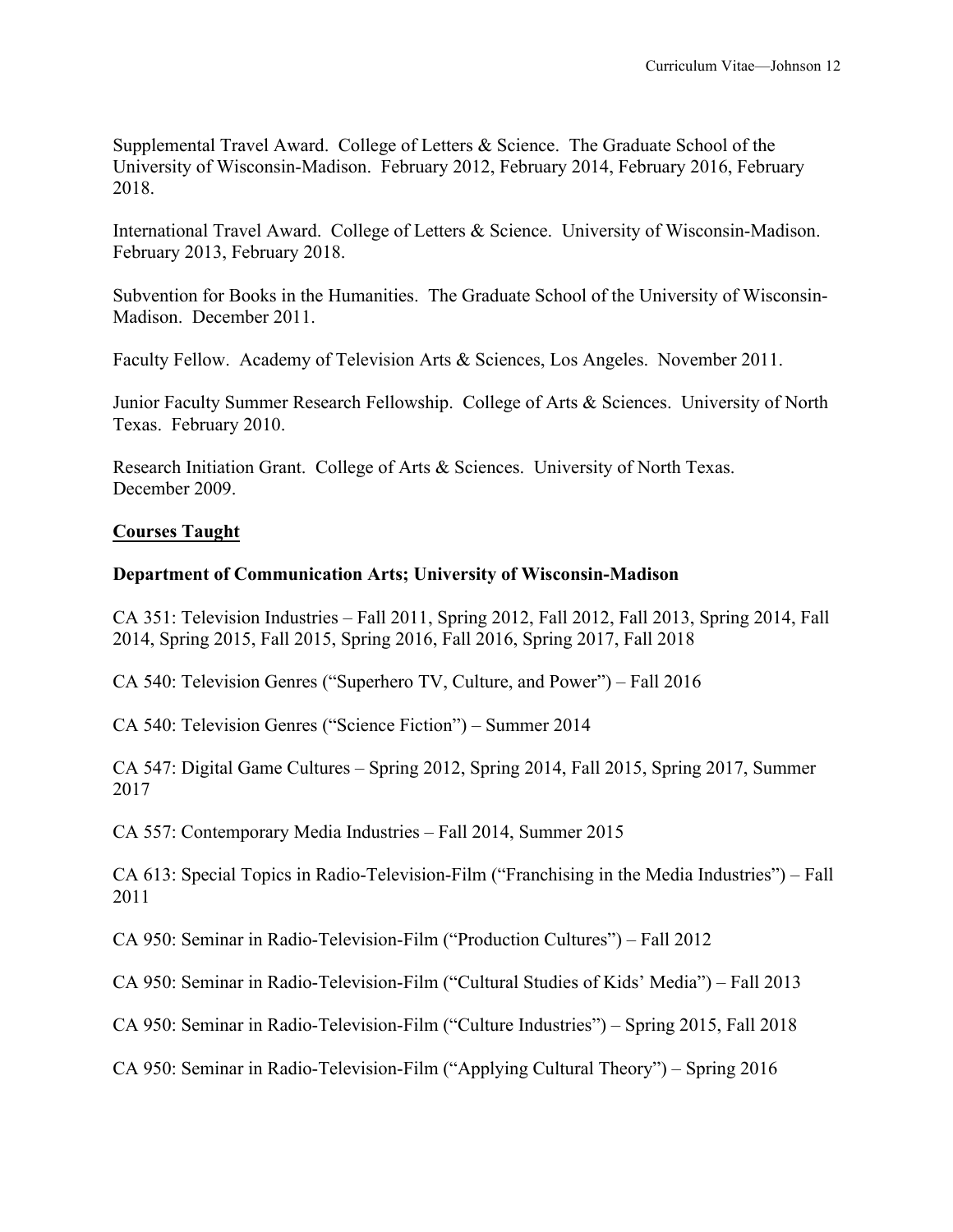# **Department of Radio, Television, and Film; University of North Texas**

RTVF 3610: Film and Television Analysis – Fall 2010, Spring 2011

RTVF 4120/5410: US Television History – Spring 2010

RTVF 4410: Media Studies Topics ("Television Cultures") – Fall 2009

RTVF 4410/5515: Media Studies Topics ("Video Game Theory, Design, and Culture") – Fall 2009, Fall 2010

RTVF 4410/5515: Media Studies Topics ("Serial Entertainment Media") – Summer 2010

RTVF 5400: New Media Theory – Spring 2010, Spring 2011.

### **Supervision of Completed Theses and Dissertations**

### **Department of Communication Arts; University of Wisconsin – Madison**

*Advisor, PhD Dissertation*

Zolides, Andrew. "Cult of Personalities: The Influence Economy of Digital Culture." August 2017.

Vesey, Alyx. "A Synchronous Process: Musicians' Labor and Identity and Television Industry Practice." August 2016.

*Committee Member, PhD Dissertation* 

Diaz Pino, Camilo. "At the Center of the Periphery: Remediating Anime to and through Mexico City." July 2018.

Miller, Taylor. "Syndicated Queerness: Television Talk Shows, Rerun Syndication, and the Serials of Norman Lear." August 2017.

Cwynar, Chris. "Waves of Renewal: English-Language North American Public Service Radio from Television to new Media." December 2016.

Patterson, Eleanor. "Radio Redux: The Persistence of Soundwork in the Post-Network Era." July 2016.

Murray, Sarah. "Get Smarter: The Wearables, Carriables, and Shareables of Digital Self-Actualization." July 2016.

McNutt, Myles. "Location, Relocation, Dislocation: Television's Spatial Capital." June 2015.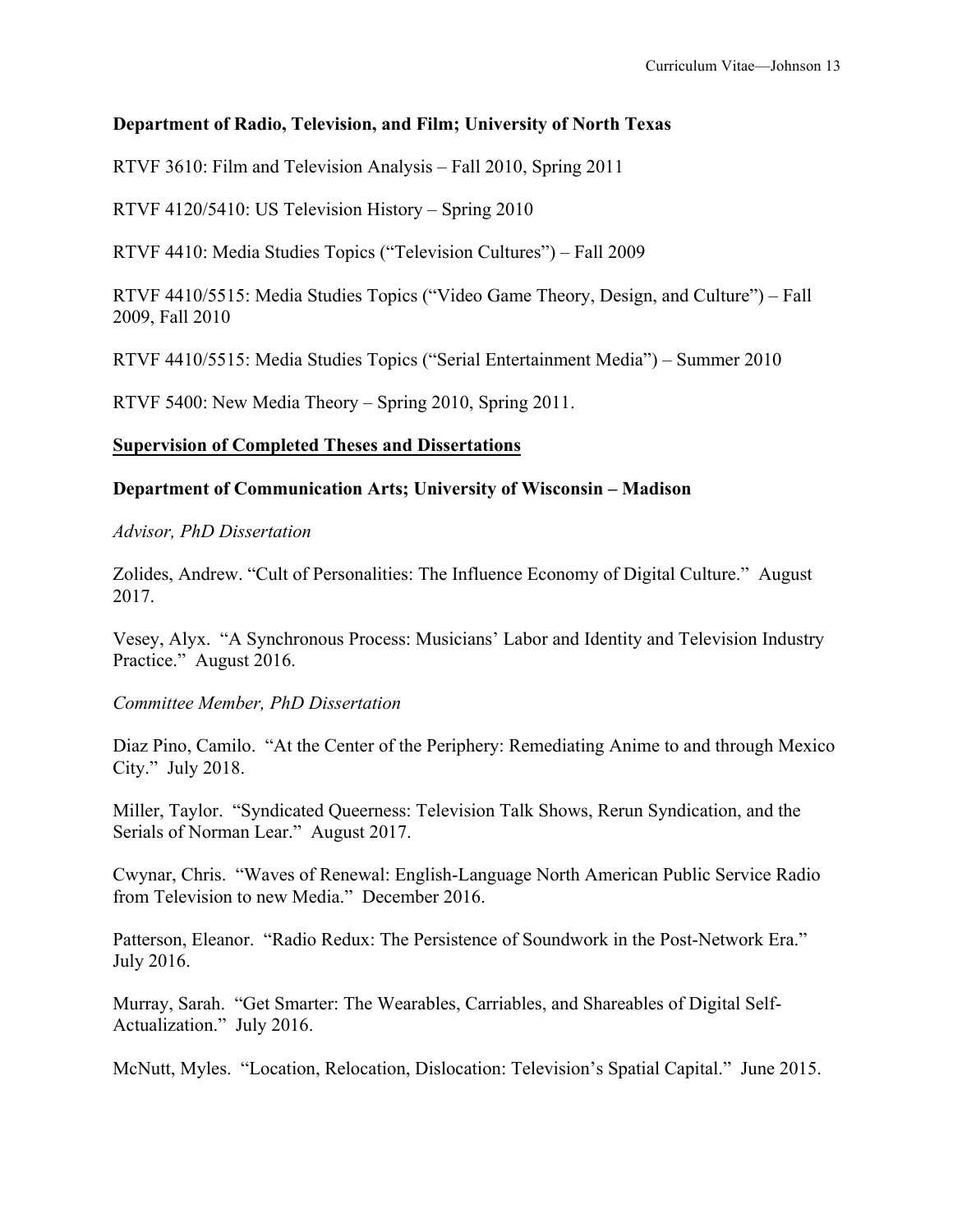Elkins, Evan. "Regional Lockout: Geographic Restrictions, Digital Entertainment Platforms, and Global Cultural Difference." May 2015.

Hughes, Kit. "Corporate Channels: How American Business and Industry Made Television Useful." April 2015.

Hunting, Kyra. "Genre's Disciplining Discourses: Cultural Differences and Contemporary Genre Television." May 2014.

Marx, Nick. "From Bits to Bytes: Sketch Comedy in the Multi-Channel and Digital Convergence Era." May 2012.

Copple Smith, Erin. "Cross-Promotion at Cross Purposes: Media Conglomerates and the Logics of Synergy." May 2012.

# **Department of Curriculum and Instruction; University of Wisconsin – Madison**

### *Committee Member, PhD Dissertation*

Ochsner, Amanda. "Reasons Why and Reasons to Be: Investigating Women's Pathways in Games." May 2015.

### **Department of Radio-Television-Film; University of Texas at Austin**

*Committee Member, PhD Dissertation* 

Felschow, Laura. "Wonder Women: Gender and Production in the Superhero Genre." August 2018.

### **Department of Afro-American Studies; University of Wisconsin – Madison**

### *Committee Member, MA Capstone Project*

Whitney, Todd. "Welcome to Based Jam Nothing Like Space Jam: Lil B, Trendsetters and Tastemakers, the Internet." May 2013.

# **Department of Radio, Television, and Film; University of North Texas**

### *Chair, MA Thesis*

Battin, Justin. "Attracted to the Medium: An Analysis of Social Behaviors, Advertising, and Youth Culture in the Emerging Mobile Era." August 2009 – August 2011.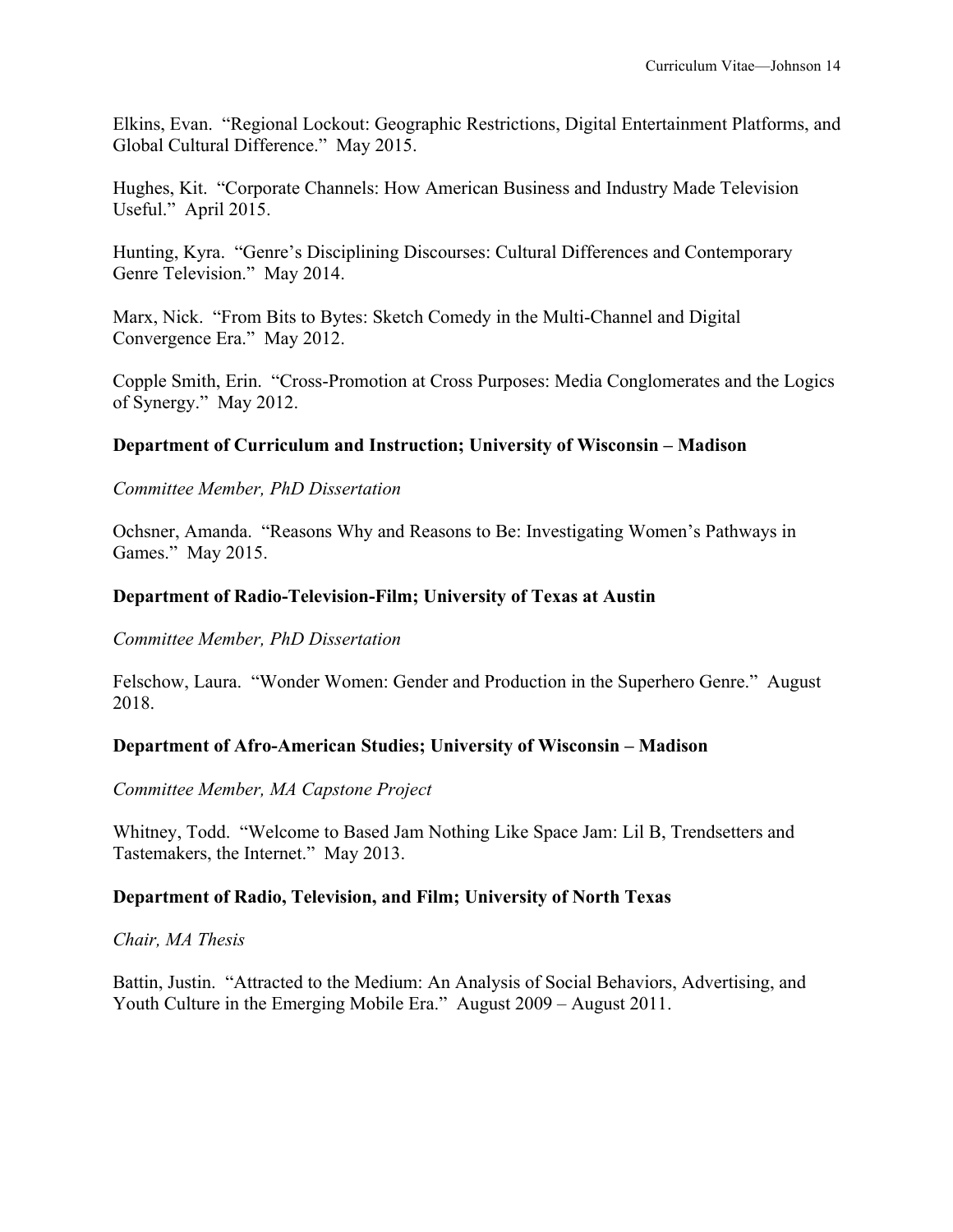### *Member, MA Thesis Committee*

Valentine, Aimee. "Uses and Gratifications of Facebook Members 35 Years and Older." August 2011.

Dyer, Caitlin. "Reality Television: Using Para-Social Relationship Theory and Economic Theory to Define the Success of Network Reality Programming." December 2010.

### **Service**

### **Institutional (University of Wisconsin – Madison)**

Arts & Humanities Divisional Committee. College of Letters & Sciences. September 2018 – Present.

Executive Committee. Department of Communication Arts. September 2015 – Present.

Undergraduate Committee. Department of Communication Arts. September 2011 – August 2012, January 2013 – August 2017, September 2018 – Present.

Graduate Committee. Department of Communication Arts. September 2015 – August 2016, September 2018 – Present.

Promotion and Tenure Committee. Department of Communication Arts. September 2015 – August 2017, September 2018 – Present.

Strategic Planning and Advancement Committee. Department of Communication Arts. September 2018 – Present.

Faculty Advisor. *The Velvet Light Trap: A Critical Journal of Film and Television*. Department of Communication Arts. September 2011 – Present.

Faculty Co-Advisor. Country Music Association Student Organization. August 2014 – Present.

Faculty Senate Alternate. Department of Communication Arts. September 2011 – August 2017.

Mellon Postdoctoral Fellowship Selection Committee. Institute for Research in the Humanities. August 2016 – February 2017.

Faculty Affiliate. Games+Learning+Society Research Center. September 2011 – February 2017.

Budget Committee. Department of Communication Arts. September 2015 – August 2016.

Human Subjects Research Committee. Department of Communication Arts. September 2014 – August 2016.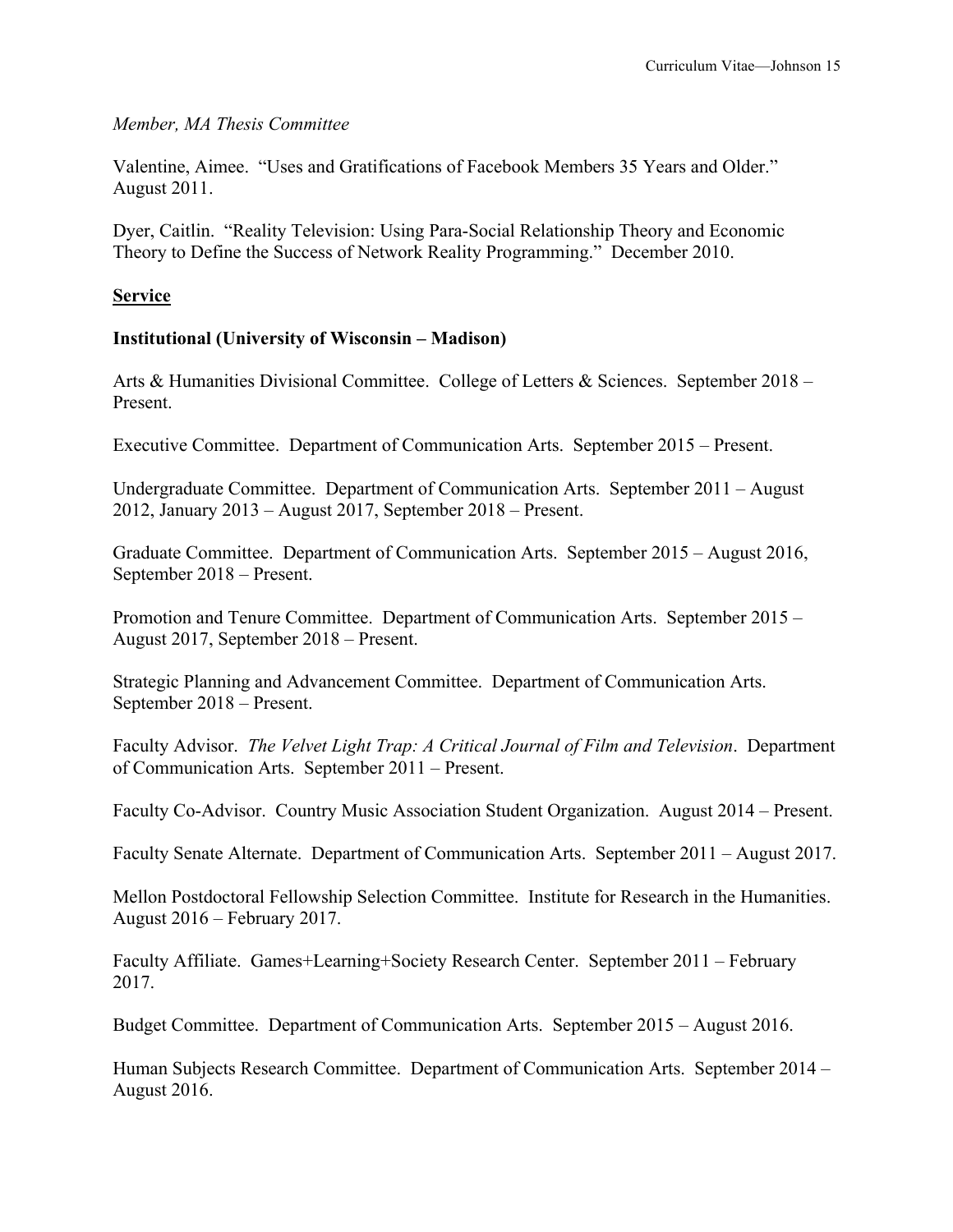Area Point Person, Media and Cultural Studies. Department of Communication Arts. September 2014 – August 2016.

Faculty Advisor. *Antenna: Responses to Media and Culture* (http://blog.commarts.wisc.edu), Department of Communication Arts. January 2012 – May 2012, January 2013 – February 2015.

Awards Committee. Department of Communication Arts. September 2015 – November 2015.

Digital Committee. Department of Communication Arts. September 2014 – August 2015.

Website Committee. Department of Communication Arts. September 2011 – August 2012.

Comprehensive Examination Committee Chair. Department of Communication Arts. May 2012, May 2014.

Faculty Participant, LGBTQ Studies Faculty Development Seminar. Institute for Research in the Humanities/Center for the Humanities. September 2011 – November 2011.

Media, Identity, and Representation Faculty Search Committee. Department of Communication Arts. October 2011 – February 2012.

Media Studies Panelist. Student Screening of *Miss Representation*. School of Engineering. January 2012.

Faculty Workshop and Breakout Session Leader. *Midwest Winter Workshop* Graduate Conference. Department of Communication Arts. January 2012.

Submission Reviewer. *Games+Learning+Society Conference.* March 2012, February 2013.

Speakers Committee. Department of Communication Arts. September 2012 – May 2013.

### **Institutional (University of North Texas)**

Undergraduate Curriculum Committee. Department of Radio, Television, and Film. September 2009 – May 2011.

Awards and Events Committee. Department of Radio, Television, and Film. September 2009 – May 2011.

Ph.D. Exploratory Committee. Department of Radio, Television, and Film. September 2010 – May 2011.

Exploratory/Executive Committee, Comic Studies Undergraduate Minor and Research Symposium. Center for the Study of Interdisciplinarity. October 2010 – January 2011.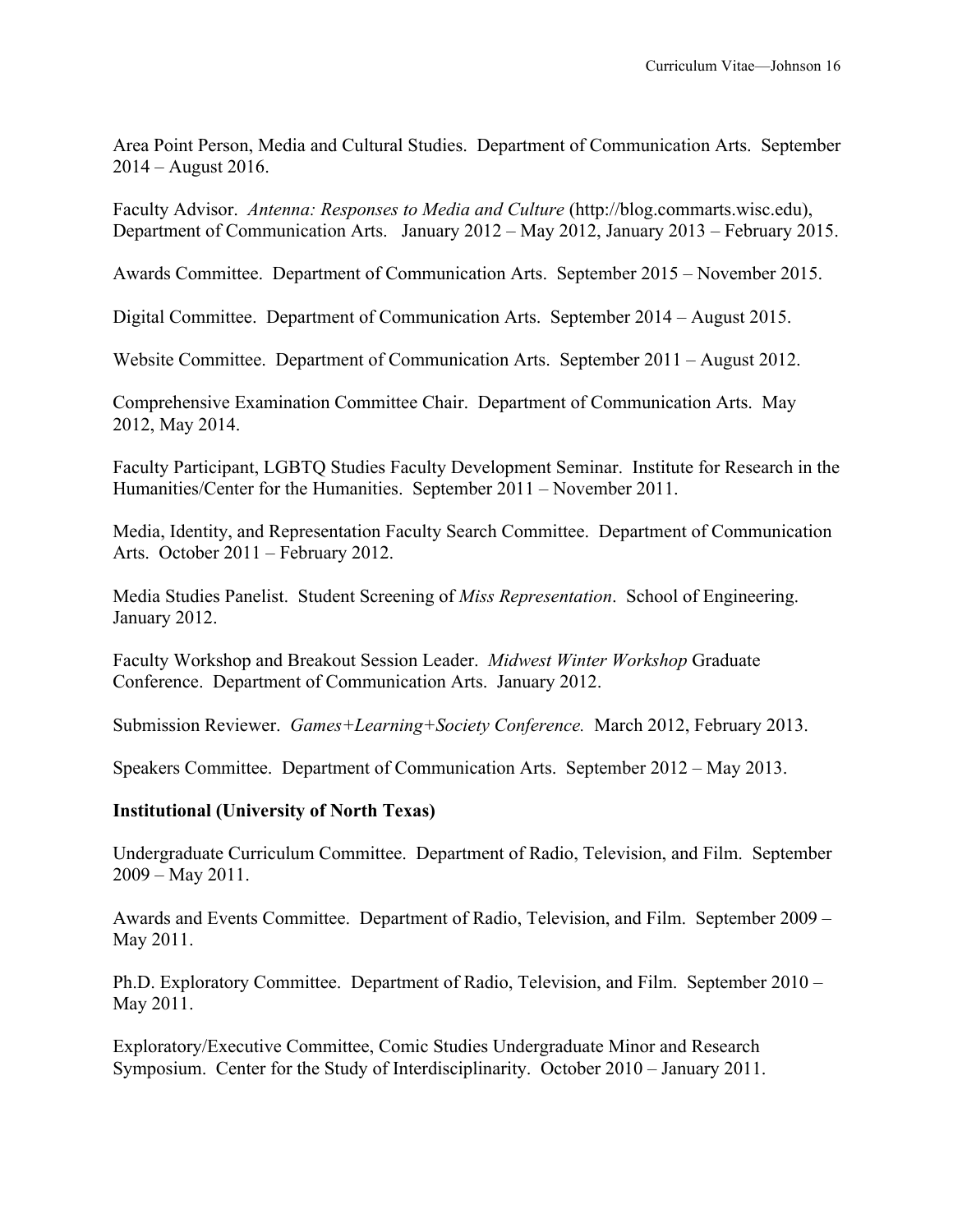### **Professional**

Editorial Board. *Communication, Culture and Critique*. February 2017 – Present.

Review Board. *Transformative Works and Culture* (http://journal.transformativeworks.org). November 2007 – Present.

Consulting Researcher/Fellow. Convergence Culture Consortium / Futures of Entertainment. March 2008 – Present.

Co-Chair. Media Industries Scholarly Interest Group. Society for Cinema and Media Studies. December 2014 – June 2018.

Conference Advisory Board. Media Industries: Current Debates and Future Directions. March 2016 – April 2018.

Conference Convener/Organizer. Changing Channels in Global Media Industries. Madison, Wisconsin. March 2017.

Expert Advisor/Consultant. AP Capstone Research, Christopher Columbus High School. Miami, Florida. November 2017 – April 2018.

Book Manuscript Reviewer. Duke University Press. August 2018.

Book Manuscript Reviewer. Wallflower/Columbia University Press. August 2018.

Book Manuscript Reviewer. Routledge. May 2012, November 2014, December 2014, February 2015, March 2015, May 2017, March 2018, July 2018.

Book Manuscript Reviewer. University of Iowa Press. November 2017.

Book Manuscript Reviewer. Rutgers University Press. February 2017.

Book Manuscript Reviewer. University of California Press. September 2016.

Book Manuscript Reviewer. Palgrave Macmillan. August 2013, October 2014, January 2015, September 2015, March 2016.

Book Manuscript Reviewer. New York University Press. July 2013, February 2014, July 2014, December 2014, November 2015.

Book Manuscript Reviewer. University of Michigan Press. September 2014.

Book Manuscript Reviewer. University of Indiana Press. September 2012.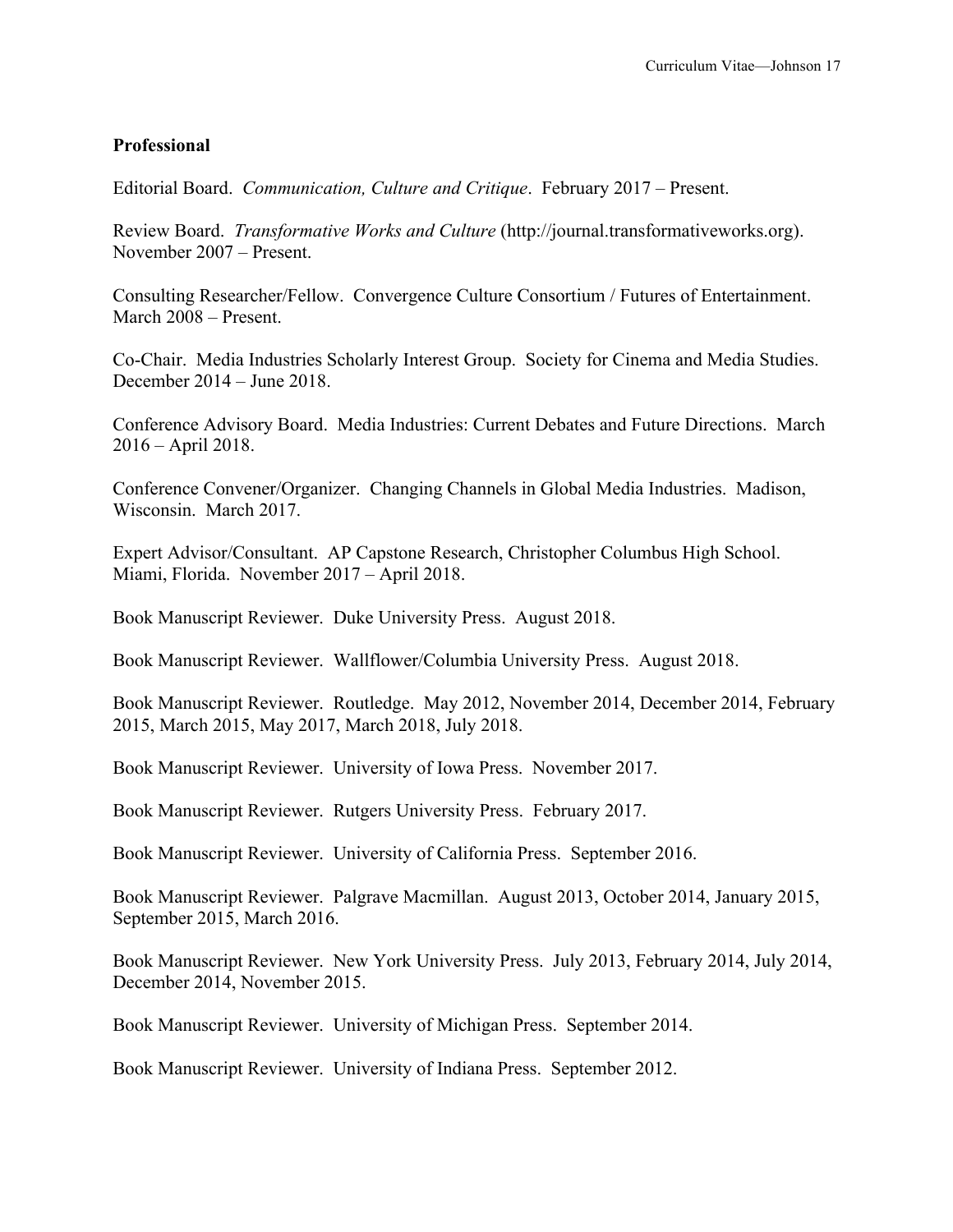Book Manuscript Reviewer. Continuum Publishing. August 2011, September 2012.

Book Manuscript Reviewer. University Press of Mississippi. April 2011

Book Manuscript Reviewer. University Press of Kentucky. November 2009.

Submission Reviewer. *Critical Studies in Media Communication*. March 2017, July 2018.

Submission Reviewer. *Feminist Media Studies*. November 2017.

Submission Reviewer. *Popular Communication: The International Journal of Media and Culture*. Taylor & Francis. June 2008, May 2012, October 2012, May 2013, June 2013, April 2014, October 2014, December 2016.

Submission Reviewer. *Cinema Journal*. University of Texas Press. June 2010, June 2012, September 2012, November 2013, December 2013, June 2016.

Submission Reviewer. *Television and New Media.* Sage Publications. May 2011, July 2011, February 2013, February 2016.

Submission Reviewer. *Media Industries Journal*. April 2015.

Submission Reviewer. *The Information Society*. January 2015.

Submission Reviewer. *International Journal of Cultural Studies*. Sage Publications. October 2012, March 2014.

Submission Reviewer. *Media, Culture & Society*. November 2013.

Submission Reviewer. *Creative Industries Journal*. Intellect. August 2013.

Submission Reviewer. *International Journal of Communication*. USC Annenberg Press. July 2013.

Submission Reviewer. *International Journal of Learning and Media*. MIT Press. November 2012.

Submission Reviewer. *Journal of Broadcasting and Electronic Media*. Taylor & Francis. March 2012. Submission Reviewer. *Celebrity Studies*. Taylor & Francis. June 2011.

Conference Submission Reviewer. *International Communication Association* Conference. December 2011, December 2012.

Editorial Council. *GEMInIS* electronic journal. Program in Image and Sound, Federal University of São Carlos, Brazil. October 2010 – May 2014.